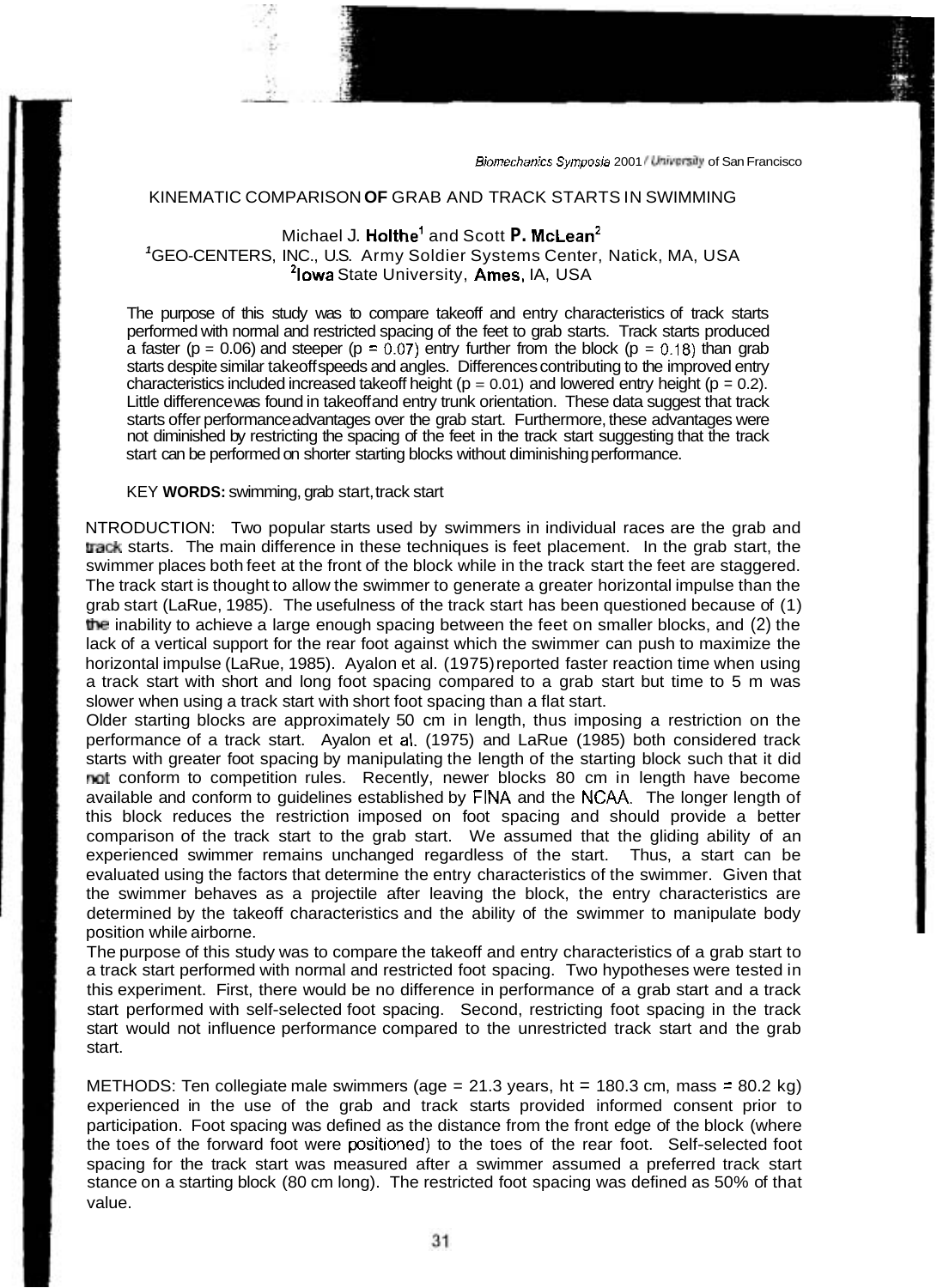Following a warm-up period each subject performed two maximal effort trials of each starting technique in a random order. Two-dimensional sagittal plane kinematic data were collected at 60 Hz using a video camera positioned 10 m from the starting platform, orlented perpendicular to the sagittal plane, and aligned with the front edge of the starting platform. Twenty-one points were digitized to determine whole body center of mass location using a 14 segment inertial model of the body described by Clauser et al. (1969) with adjustments by Hinrichs (1990). Analysis of each trial began 10 video fields prior to initial forward movement of the swimmer and ended at the last video field prior to the swimmer contacting water. Coordinate data were padded and then smoothed using a 4th-order recursive Butterworth digital filter. Cutoff frequencies, individually determined for each coordinate using the Jackson method (Jackson, 1979), ranged from 2 to 9 Hz. For the airborne portion of the start, time series vertical coordinate data were fitted to a parabola and time series horizontal coordinate data were fitted to a line using the method of least squares to further reduce the effects of smoothing and endpoint problems (McLean et al., 2000). Horizontal and vertical velocities were computed by differentiating the respective equations of best fit. These component velocities were used to compute speed (i.e., magnitude of resultant velocity vector) and angle (i.e., angle of resultant velocity vector to the forward horizontal) at takeoff and entry (Figure 1). Distance measurements were defined by the position of the whole body center of mass at discrete instants in time during the start as described in Figure 1. Trunk orientation was defined as the angle the long axis of the trunk made with the forward horizontal.



Figure **1** - Description of kinematic variable definitions.

Measurements were averaged between trials of each technique prior to analysis. Mean comparisons between starting techniques were made using one-way repeated measures ANOVA's and followed with pairwise comparisons using contrast analysis.

**RESULTS** AND DISCUSSION: Guimares and Hay (1983) argued that the glide was the most important aspect of a competitive swimming start because it accounted for 95% of the variance in performance between swimmers. In the present experiment a within subjects design was used. We assumed that a swimmer's gliding technique was the same regardless of starting technique making entry characteristics the most important aspect of the start over which a swimmer had control. Because entry occurred at the completion of the flight phase of the start, entry characteristics were largely dependent on the takeoff. Therefore, a comparison of takeoff and entry characteristics should have provided a meaningful evaluation of these starting techniques.

Track starts with normal and restricted foot spacing provided several performance improvements over grab starts. Track starts generated an average 10 cm increase ( $p = 0.18$ ) in start distance over grab starts. This difference was characterized by a moderate effect size (ES  $= 0.6$ ) suggesting that this increase was meaningful (Figure 2). This increase was accounted for by the increases in flight distance ( $p = 0.07$ ) when using a track start. Takeoff speed was 4.2 m.s<sup>-1</sup> regardless of technique while takeoff angle was nearly flat or 0<sup>e</sup> (Figures 3 and 4). Takeoff angle was reduced in the track start using restricted foot spacing compared to normal foot spacing  $(p = 0.02)$  but this difference was small and therefore not meaningful.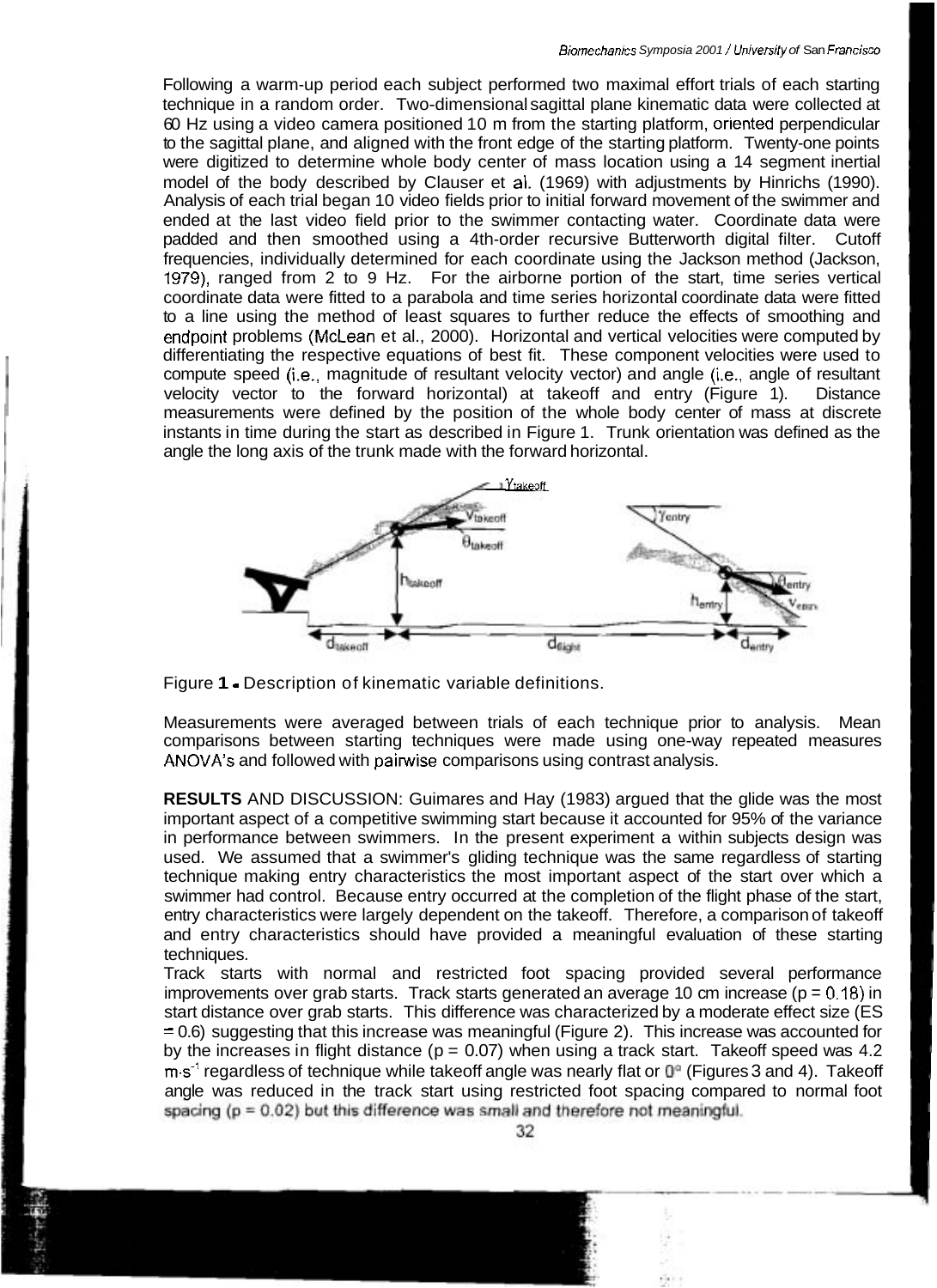

Fgure 2 - Start distance described as the sum of takeoff, flight, and entry distances.



Figure 3 - Takeoff and entry speeds.



Figure 4 - Takeoff and entry angles.